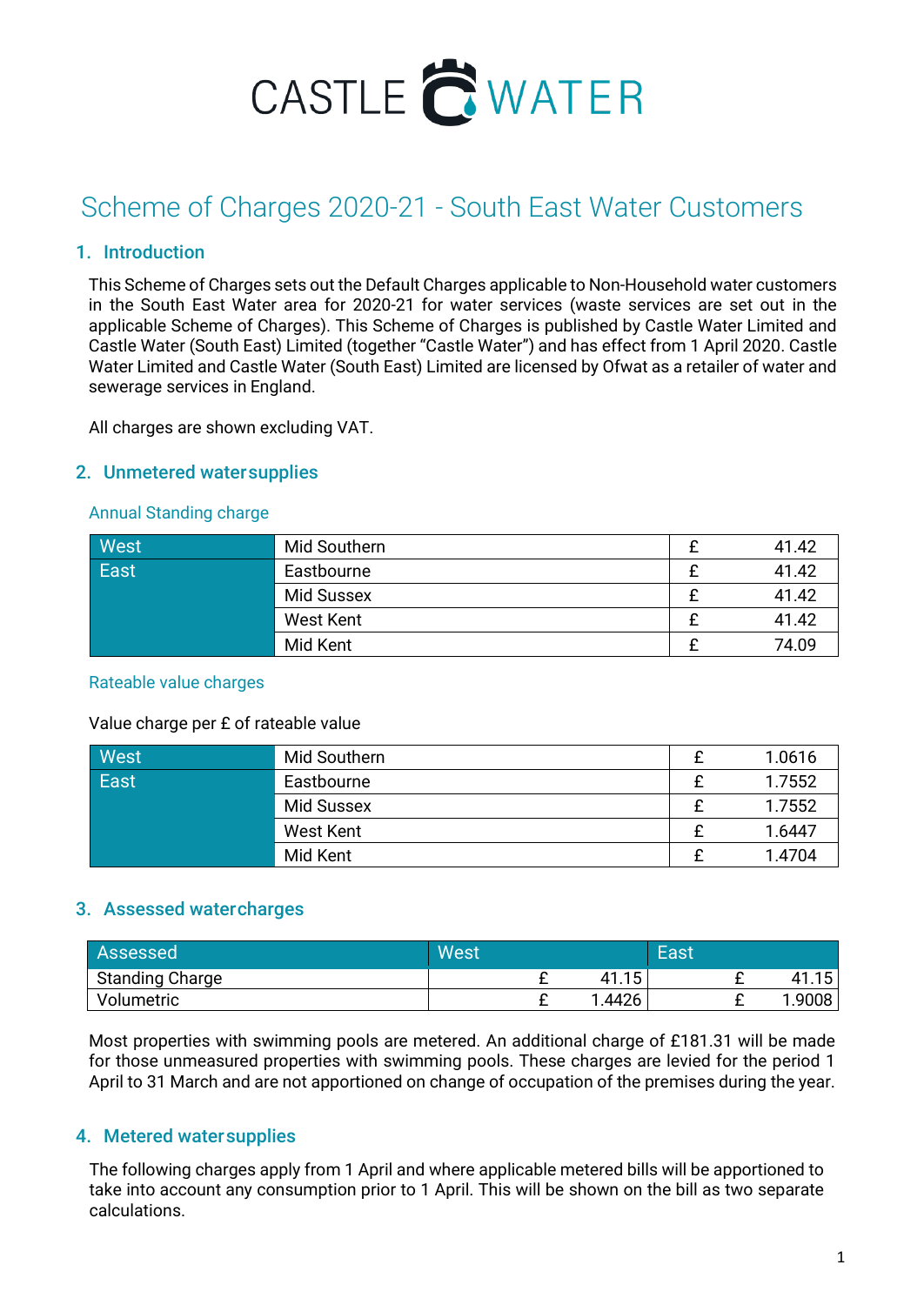# Annual standing charge

| Meter Size (mm) | <b>Six-monthly Read</b> |        | <b>Monthly Read</b> |        |
|-----------------|-------------------------|--------|---------------------|--------|
| 12/15           |                         | 47.71  |                     | 47.71  |
| 20/22           | £                       | 62.99  | £                   | 62.99  |
| 25/28           |                         | 31.76  | £                   | 31.76  |
| 30/32/35        | f                       | 48.63  | £                   | 48.63  |
| 40/42           | £                       | 60.51  | £                   | 60.51  |
| 50/54           | £                       | 75.01  | £                   | 75.01  |
| 65              | £                       | 83.38  | £                   | 83.38  |
| 75/80           | f                       | 103.38 | £                   | 103.38 |
| 100             | £                       | 148.74 | £                   | 148.74 |
| 125/150         | £                       | 216.44 | £                   | 216.44 |
| 300             | £                       | 262.45 | £                   | 262.45 |

# Standard volumetric charges

# Volumetric charge per m3

|      | Meter Size below 25mm |      |       | Meter Size of 25mm and above ' |        |      |        |
|------|-----------------------|------|-------|--------------------------------|--------|------|--------|
| West |                       | East |       | West                           |        | East |        |
|      | 4426                  |      | .9008 |                                | 1.5439 |      | 2.0342 |

## 5. Block tariff

Volumetric charge per  $m^3$ , monthly read

| <b>Annual Consumption</b> | <b>Volumetric Charges</b> |        |      |        |
|---------------------------|---------------------------|--------|------|--------|
|                           | West                      |        | East |        |
| $0 - 10$ ML / pa          |                           | 1.5439 |      | 2.0342 |
| $10 - 150$ ML / pa        |                           | 1.4292 |      | 1.6381 |
| $150 - 250$ ML / pa       |                           | 1.2115 |      | 1.6034 |
| 250+ ML / pa              |                           | 1.1947 |      | 1.5667 |

# 6. Super economy tariff

| <b>Annual Consumption Tariff Element</b> |                                                         | <b>West</b> |                | <b>East</b> |            |
|------------------------------------------|---------------------------------------------------------|-------------|----------------|-------------|------------|
| 50 - 249.99 ML /                         | Fixed Charge (£)                                        | £           | 6,882.56       | £           | 9,020.08   |
| рa                                       | Capacity charge per 1000m <sup>3</sup> per<br>day $(E)$ | £           | 110,066.59     | £           | 145,266.40 |
|                                          | Usage Charge (£ per $m^3$ )                             | £           | 0.8854         | £           | 1.1650     |
|                                          | Excess usage charge (£ per $m^3$ )                      | £           | 1.2553         | £           | 1.6533     |
| 250+ ML / pa                             | Fixed Charge (£)                                        | £           | 18,890.86      | £           | 24,916.41  |
|                                          | Capacity charge per<br>1000 $m3$ per day (£)            | £           | 105,599.12   £ |             | 139,326.00 |
|                                          | Usage Charge (£ per $m^3$ )                             | £           | 0.8516         | £           | 1.1232     |
|                                          | Excess usage charge (£<br>per $m^3$ .                   | £           | 1.2047         |             | 1.5775     |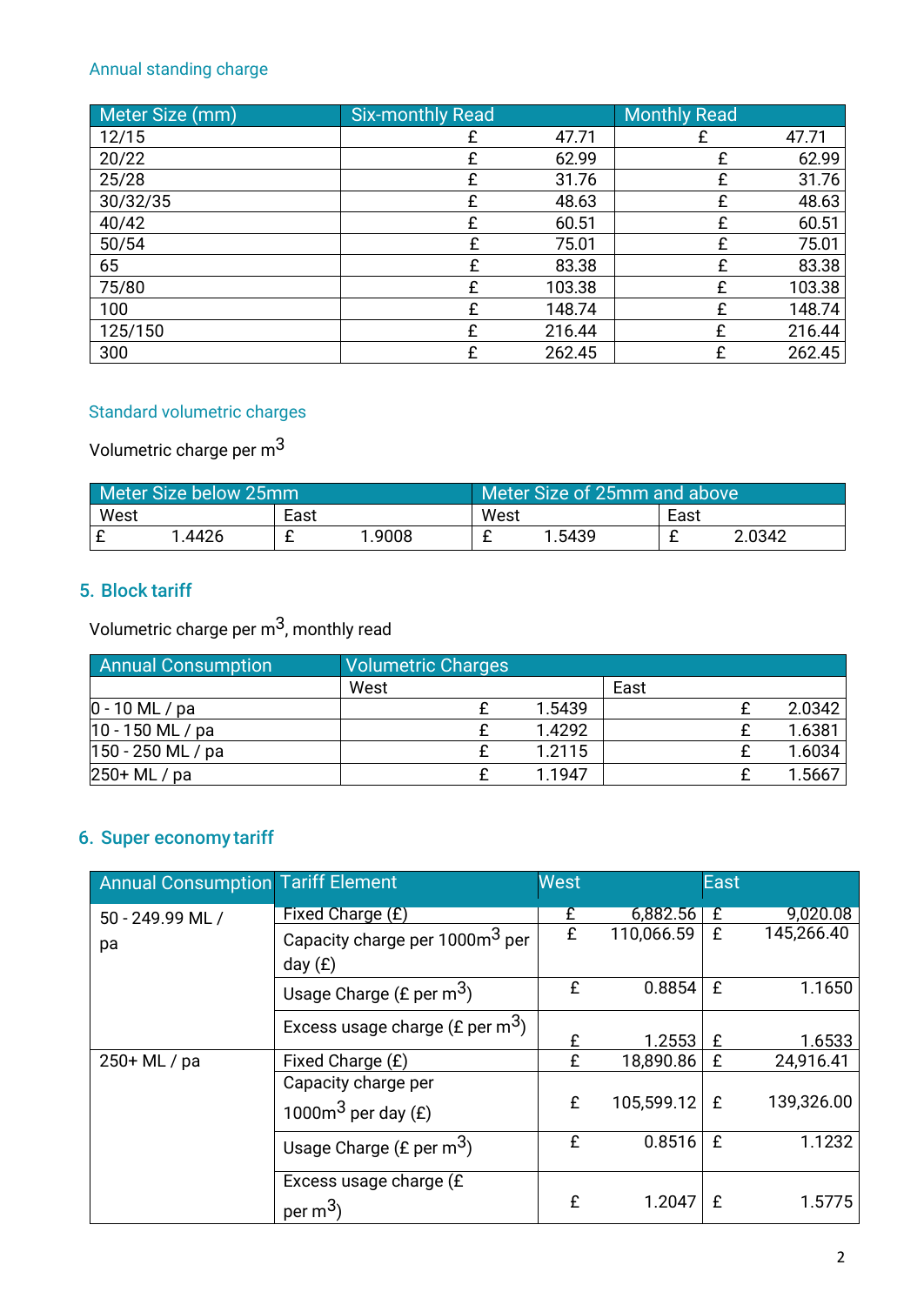## 7. Disconnection and reconnection

Disconnection and reconnection charges may apply in line with South East Water Wholesale Tariff document (Prices are subject to change).

## 7.1. Disconnection

| <b>Disconnection</b>                                                                                                                                  |             |  |  |  |
|-------------------------------------------------------------------------------------------------------------------------------------------------------|-------------|--|--|--|
| Disconnection <sup>1</sup> requested by customer (Section 62)                                                                                         | <b>POA</b>  |  |  |  |
| Temporary standard disconnection (e.g. for non-payment)                                                                                               | 145.20<br>£ |  |  |  |
| Permanent or temporary non-standard disconnection (inc. plug/clamp):                                                                                  |             |  |  |  |
| Survey                                                                                                                                                | <b>POA</b>  |  |  |  |
| <b>Disconnection</b>                                                                                                                                  | <b>POA</b>  |  |  |  |
| NOTE: Properties are disconnected either at a customer's request, or when permitted by law<br>for non-payment of charges or to protect water quality. |             |  |  |  |
| Emergency temporary disconnection (e.g. in case of internal leak):                                                                                    |             |  |  |  |
| Standard (turning off supply at stop tap)                                                                                                             | No charge   |  |  |  |
| Non-standard / out of hours                                                                                                                           | <b>POA</b>  |  |  |  |

## 7.2 Reconnection

| Reconnection <sup>2</sup>                                                  |            |
|----------------------------------------------------------------------------|------------|
| Standard reconnection                                                      | 145.20     |
| Non-standard reconnection (including clamp/plug)                           | <b>POA</b> |
| A new connection must be applied following all<br>permanent disconnections | <b>POA</b> |
| <b>Emergency temporary reconnection:</b>                                   |            |
| Standard (turning on supply at stop tap)                                   | No charge  |
| Non-standard / out of hours                                                | <b>POA</b> |

- 1. Where disconnection is non-standard, and re-connection is also expected to be "non- standard" South East Water will provide a quote for this reconnection. The cost of this quote will be added to the non-standard re-connectioncharge.
- 2. In the case of reconnection following disconnection due to water quality or breach of water fitting regulations, an inspection and/or sample charges mayapply.

## 8. Miscellaneous Charges

#### 8.1 Inspection/Survey

| Inspection / survey charges                                    |        |
|----------------------------------------------------------------|--------|
| Retailer only visit (first hour)                               | £60.00 |
| Additional 30 mins (up to four additional hours <sup>3</sup> ) | £30.00 |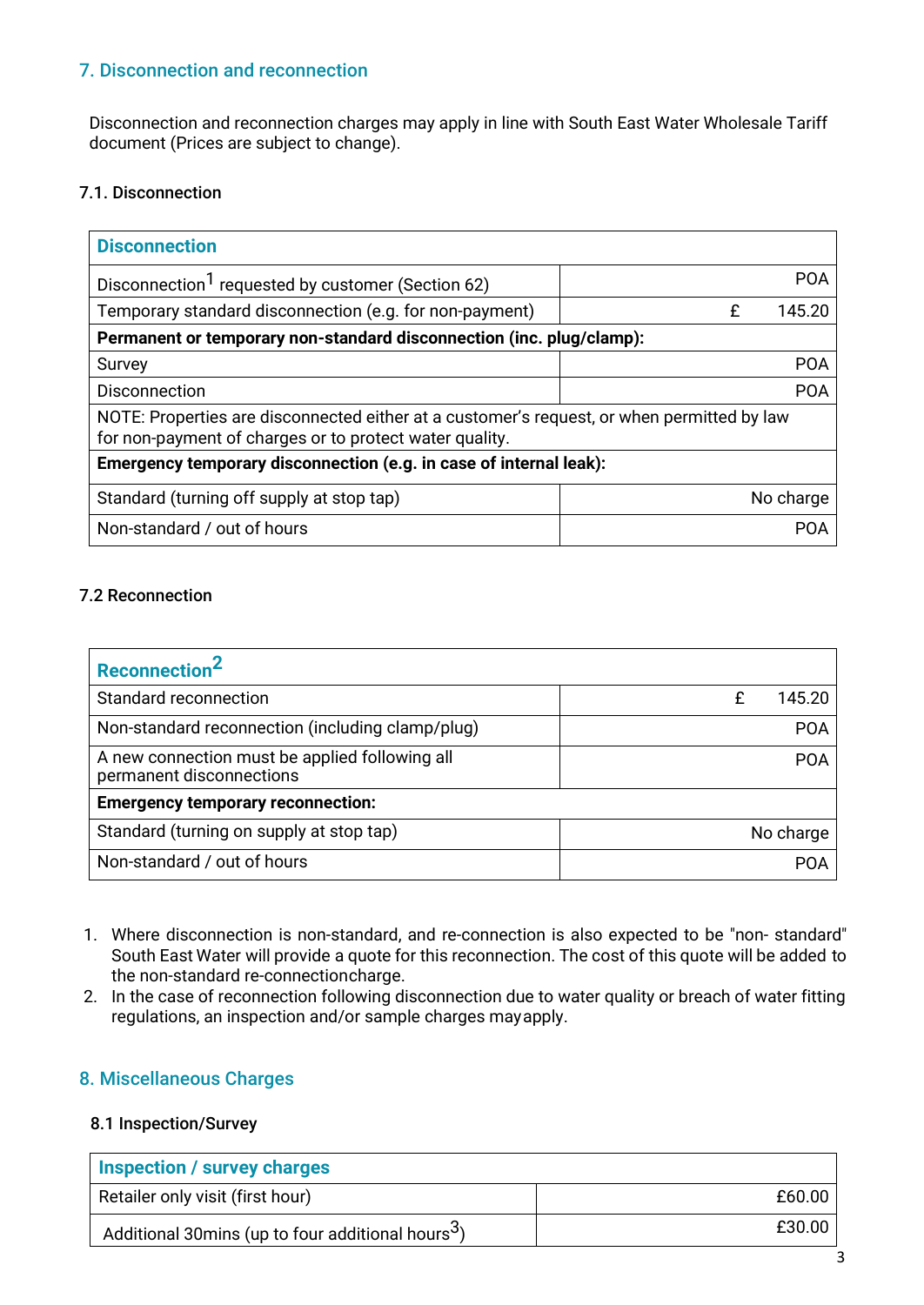| Wholesale only inspection (first hour)                         | E97.10  |
|----------------------------------------------------------------|---------|
| Additional 30 mins (up to four additional hours <sup>3</sup> ) | £21.08  |
| Survey:                                                        |         |
| First hour                                                     | £155.20 |
| Additional 30mins (up to four additional hours <sup>3</sup> )  | £50.67  |

1. Where disconnection is non-standard, and re-connection is also expected to be "non- standard" South East Water will provide a quote for this reconnection. The cost of this quote will be added to the non-standard re-connection charge.

## 8.2 Metering

#### 8.2.1 Meter Accuracy

| <b>Testing of meters - onsite</b>                           |            |  |  |  |
|-------------------------------------------------------------|------------|--|--|--|
| Meter checked on site:                                      |            |  |  |  |
| First visit - test shows meter to be accurate               | £30.00     |  |  |  |
| Subsequent visit:                                           |            |  |  |  |
| Test shows meter accurate - connected to a house            | £50.00     |  |  |  |
| Test shows meter accurate - other meters                    | <b>POA</b> |  |  |  |
| Test shows meter to be inaccurate                           | No charge  |  |  |  |
| Meter removal:                                              |            |  |  |  |
| Test shows meter to be accurate - connected to a house      | £100.00    |  |  |  |
| Test shows meter to be accurate - other meters <sup>4</sup> | <b>POA</b> |  |  |  |
| Test shows meter to be inaccurate                           | No charge  |  |  |  |

4. In the case of reconnection following disconnection due to water quality or breach of water fitting regulations, an inspection and/or sample charges mayapply.

#### 8.2.1 Meter Installation/Replacement

| <b>Metering</b>                                                           |            |  |  |  |
|---------------------------------------------------------------------------|------------|--|--|--|
| Installation of meter (where feasible)                                    | <b>POA</b> |  |  |  |
| Replacement of faulty meter <sup>5</sup>                                  | No charge  |  |  |  |
| <b>Other metering works:</b>                                              |            |  |  |  |
| Relocate meter                                                            | <b>POA</b> |  |  |  |
| Change of meter model/size                                                | <b>POA</b> |  |  |  |
| Ad-hoc metering works (e.g. enabling works that we<br>agree to carry out) | <b>POA</b> |  |  |  |
| NOTE: activities above may be combined.                                   |            |  |  |  |

5. Where inspection/survey is expected to exceed five hours overall South East Water will seek consent before continuing works. New meter will be installed to allow for thetesting.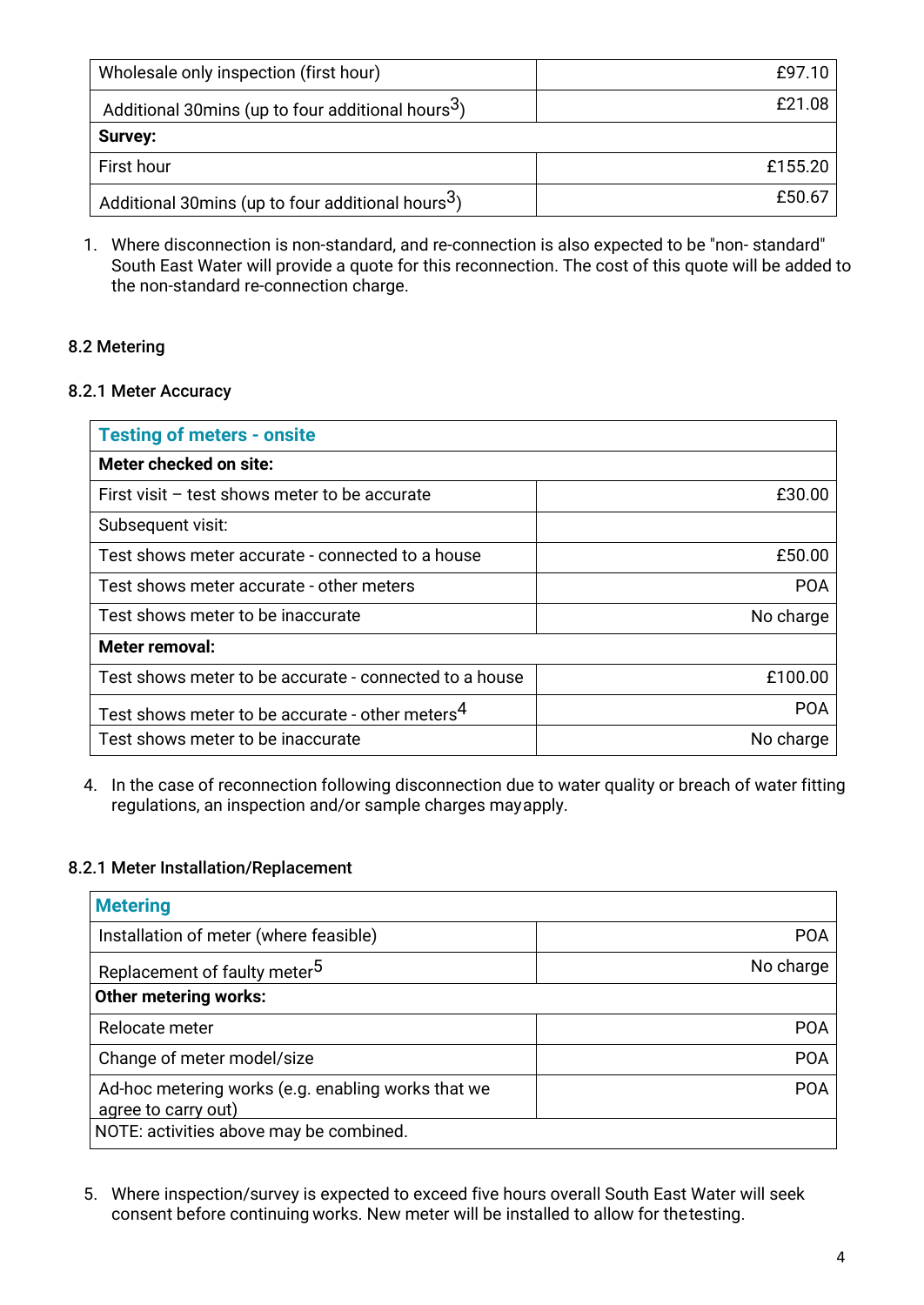Where damage is done by customer, then costs reasonably incurred repairing or replacing the meter will be charged including survey costs. If a change of size/model/location is requested then additional charges may be payable, as outlined in tableabove.

| <b>Ad-hoc meter reading</b> |  |         |
|-----------------------------|--|---------|
| Adhoc meter reading visit   |  | 15.00 l |

## 8.3 Abortive and Cancellation Charges

| <b>Abortive / cancellation charges</b>            |            |
|---------------------------------------------------|------------|
| Standard missed appointment                       | £125.20    |
| Non-standard missed appointment <sup>6</sup>      | <b>POA</b> |
| Standard cancellation (same day)                  | £49.58     |
| Non-standard cancellation <sup>6</sup> (same day) | <b>POA</b> |

### 8.4 Other Services

| <b>Installation of splitters and data loggers</b>                             |            |
|-------------------------------------------------------------------------------|------------|
| Survey and installations work                                                 | <b>POA</b> |
| (Specific terms and conditions may apply)                                     |            |
| <b>Location of leaks and repairs</b>                                          |            |
| Leak detection and repair services                                            | <b>POA</b> |
| (Specific terms and conditions may apply)                                     |            |
| Ad-hoc/miscellaneous works                                                    |            |
| Adhoc/miscellaneous works                                                     | <b>POA</b> |
| (Specific terms and conditions may apply)                                     |            |
| <b>Replacement of lead pipe</b>                                               |            |
| Replacement of communication pipe (provided customer<br>replaces supply pipe) | <b>POA</b> |
| Adhoc works (e.g. replacement of supply pipe)                                 | <b>POA</b> |
| (Specific terms and conditions may apply)                                     |            |
| Map charge                                                                    |            |
| Providing water infrastructure maps to customers (per                         | £<br>32.19 |

6. Non-standard cancellation and abortive fees will cover the costs incurred up to the time of cancellation and the costs of any resources that South East Water is unable to reallocate toother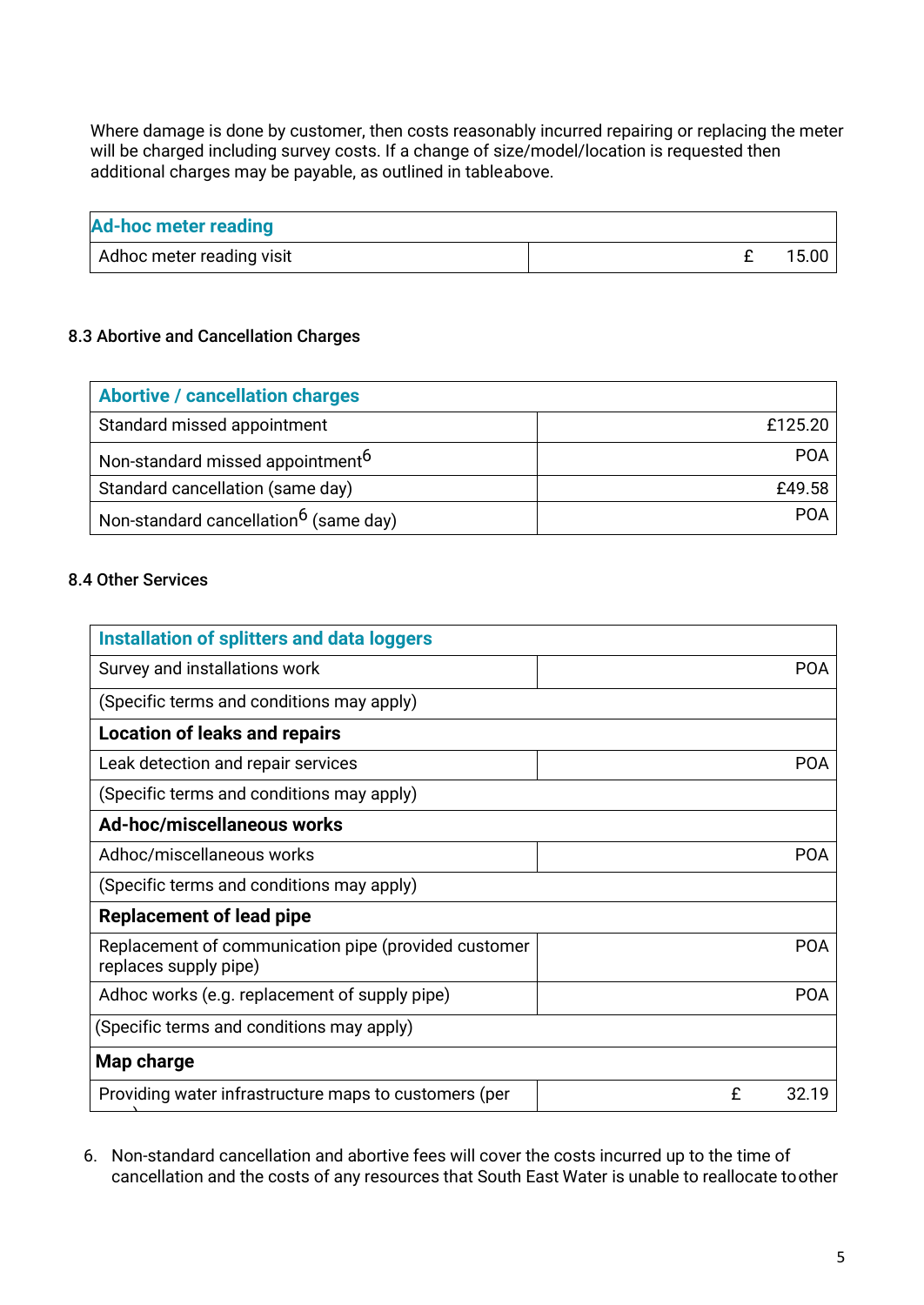NOTE: Unless specified above, all services are only provided during standard hours

POA: Price on application

### 9. Other charges

Other charges may apply in line with South East Water wholesale charges.

Castle Water may charge a reasonable administration cost in connection with services provided by South East Water or procured for customers by South East Water, where there is no specified Retail charge. Charges will be made at the higher rate of 3.5% or an hourly rate of £75.

Castle Water may charge a failed direct debit charge of £43.75 if there is any failure in any direct debit payment (other than as a result of the act or omission of Castle Water).

Castle Water may charge:

- A debt collection charge of £25 in respect of any invoice where Castle Water passes the account to an external debt collection agency for collection activity (other than activity involving visits to the relevant premises);
- A visit charge of £150 in respect of any invoice where Castle Water arrange a visit to the relevant premises for collection and/or disconnection activity through either Castle Water staff or any sub-contractor of Castle Water; and
- a recoveries charge of £130.00 in respect of any overdue invoice where Castle Water has undertaken legal action to recover such sums.

These charges are in addition to:

- i. charges in connection with disconnection as set out in the South East Water Wholesale Tariff document; and
- ii. third party costs incurred by Castle Water in connection with debt recovery action including without limitation court fees and the costs of instructing solicitors to pursue outstanding invoices.

Castle Water may charge a meter reading charge of £15 for any meter reads requested by a customer in addition to the minimum number of meter reads required to be undertaken by Castle Water under the market codes. Where the Customer requests a specific appointment for the reading of meters, there will be an additional charge for such appointment of an amount to be notified to the customer by Castle Water.

Castle Water may charge an additional invoice charge of £2.50 for each copy invoice issued to a customer by post.

Castle Water may charge a replacement invoice charge of £25 where:

i. a customer has switched to another retailer and Castle Water has issued a final invoice based on estimated readings due to the failure of the incoming retailer to provide a meter read forthe transfer date within 7 days of the date on which the customer has transferred to a new retailer;